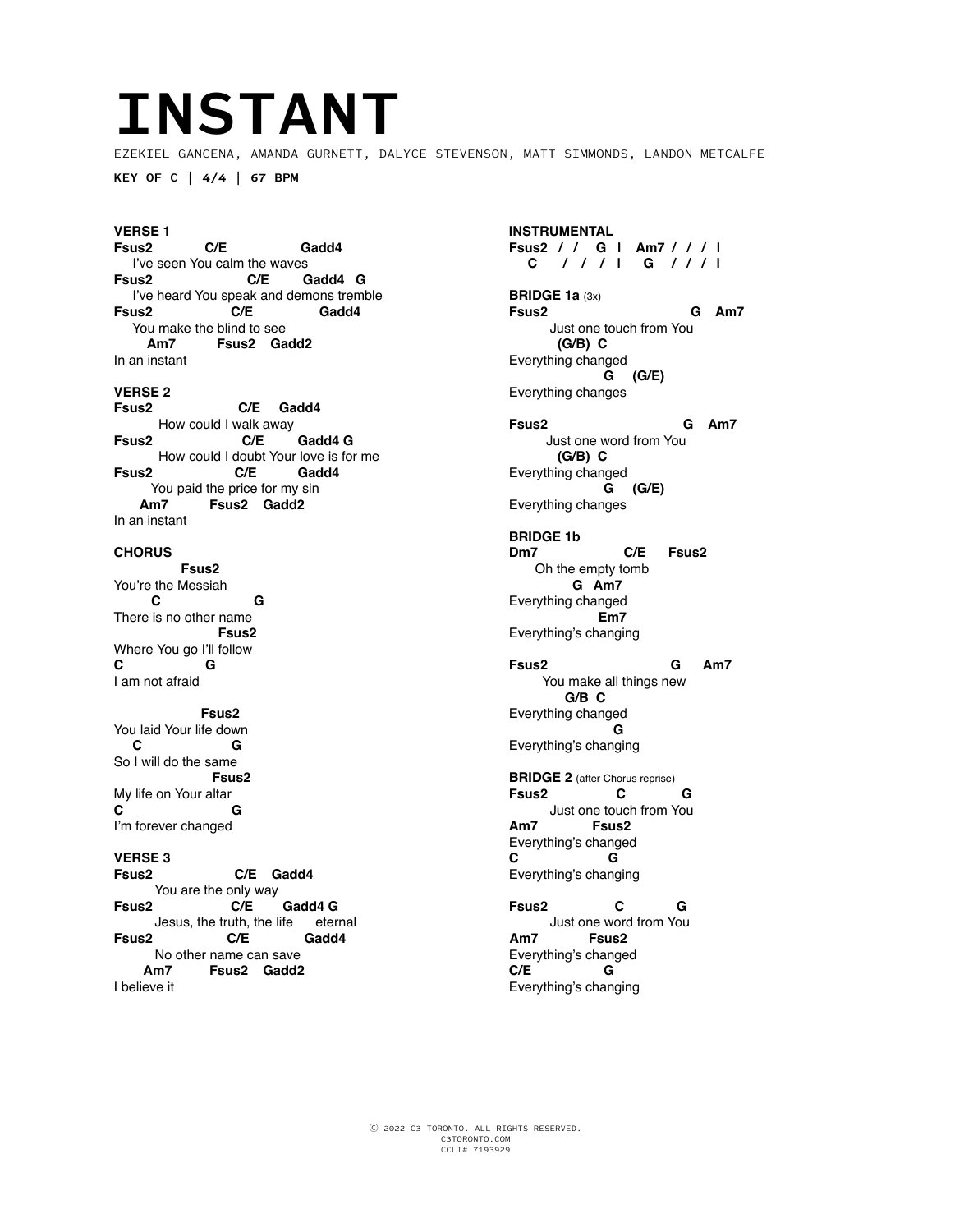## **INSTANT**

EZEKIEL GANCENA, AMANDA GURNETT, DALYCE STEVENSON, MATT SIMMONDS, LANDON METCALFE

**4/4 | 67 BPM**

#### **VERSE 1**

**4sus2 1/3 5add4** I've seen you calm the waves<br>**4sus2** 1/3 5a **4sus2 1/3 5add4 5** I've heard you speak and demons tremble **4sus2 1/3 5add4** You make the blind to see  **6m7 4sus2 5add2** In an instant

## **VERSE 2**

**4sus2 1/3 5add4**  How could I walk away<br>4sus2 1/3 **4sus2 1/3 5add4 5**  How could I doubt your love is for me<br>4sus2 1/3 5add4 **4sus2 1/3 5add4**  You paid the price for my sin<br>6m7 4sus2 5add2  **6m7 4sus2 5add2** In an instant

#### **CHORUS**

 **4sus2**  You're the Messiah  **1 5** There is no other name  **4sus2**  Where You go I'll follow<br>1 5 **1 5** I am not afraid

#### **4sus2**

You laid Your life down<br>1 5  **1 5** So I will do the same  **4sus2** My life on Your altar<br>1 **1 5** I'm forever changed

#### **VERSE 3**

**4sus2 1/3 5add4** You are the only way<br> $4sus2$   $1/3$ 5add4 5 Jesus, the truth, the life eternal<br>1/3 5add4 **4sus2 1/3 5add4** No other name can save<br>6m7 4sus2 5add2  **6m7 4sus2 5add2** I believe it

**INSTRUMENTAL 4sus2 / / 5 | 6m7 / / / | 1 / / / | 5 / / / | BRIDGE 1a** (3x) **4sus2 5 6m7**  Just one touch from You

 **(5/7) 1**  Everything changed  **5 (5/3)** Everything changes

#### **4sus2 5 6m7** Just one word from You  **(5/7) 1**  Everything changed  **5 (5/3)** Everything changes

**BRIDGE 1b 2m7 1/3 4sus2** Oh the empty tomb  **5 6m7** Everything changed  **3m7** Everything's changing

**4sus2 5 6m7** You make all things new  **5/7 1**  Everything changed **5** Everything's changing

**BRIDGE 2** (after Chorus reprise)<br>4sus2 1 **4sus2 1 5**  Just one touch from You<br>6m7 **4sus2 6m7 4sus2**  Everything's changed  **1 5**  Everything's changing

**4sus2 1 5**  Just one word from You<br>6m7 4sus2 **6m7 4sus2**  Everything's changed<br>1/3 5 **1/3 5**  Everything's changing